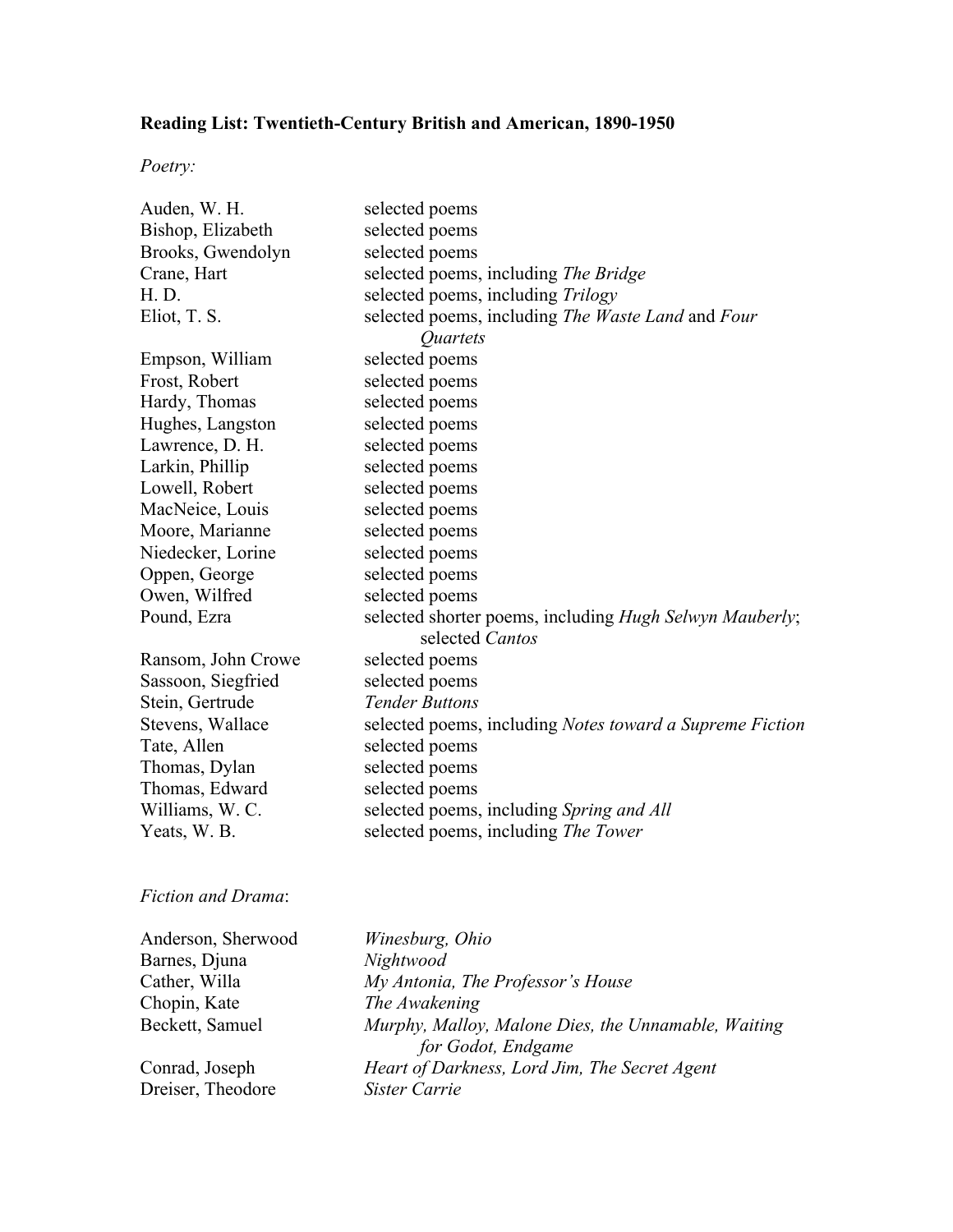Eliot, T. S. *Murder in the Cathedral, The Family Reunion* Faulkner, William *The Sound and the Fury, Light in August, Absalom, Absalom* Fitzgerald, F. Scott *The Great Gatsby, Tender is the Night* Ford, Ford Madox *The Good Soldier* Forster, E. M. *Howards End, A Passage to India* Greene, Graham *The Power and the Glory* Hardy, Thomas *Tess of the D'Urbervilles, Jude the Obscure* Hemingway, Ernest *The Sun Also Rises, A Farewell to Arms,* selected stories Hurston, Zora Neale *Their Eyes were Watching God* James, Henry *Portrait of a Lady, The Ambassadors, The Wings of a Dove, The Golden Bowl,* selected stories Joyce, James *Dubliners, A Portrait of the Artist as a Young Man, Ulysses* Lawerence, D. H. *Sons and Lovers, The Rainbow, Women in Love* Norris, Frank *The Octopus* O'Neill, Eugene *Long Day's Journey into Night* Rhys, Jean *Wide Sargasso Sea* Shaw, G. B. *Man and Superman, Heartbreak House* Stein, Gertrude *Three Lives* Synge, John *The Playboy of the Western World* Waugh, Evelyn *Brideshead Revisited* Toomer, Jean *Cane* Wharton, Edith *The House of Mirth, The Age of Innocence* Wilde, Oscar *The Picture of Dorian Gray, The Importance of Being Earnest* Williams, Tennessee *Streetcar Named Desire* Woolf, Virginia *Mrs. Dalloway, To the Lighthouse*, *The Waves* Wright, Richard *Native Son* Yeats, W. B. *The Countess Cathleen, Four Plays for Dancers*

## *Nonfictional Prose:*

| Adams, Henry    | The Education                             |
|-----------------|-------------------------------------------|
| Auden, W. H.    | selected essays                           |
| Crane, Hart     | "General Aims and Theories"               |
| Eliot, T. S.    | The Sacred Wood and selected essays       |
| Empson, William | selected essays                           |
| Forster, E. M.  | Aspects of the Novel                      |
| Frost, Robert   | "The Figure a poem makes"                 |
| James, Henry    | Prefaces to the New York edition          |
| Lawrence, D. H. | "The Poetry of the Present"               |
| Orwell, George  | The Road to Wigan Pier                    |
| Pound, Ezra     | selected essays, including "A Retrospect" |
| Pater, Walter   | The Renaissance                           |
|                 |                                           |